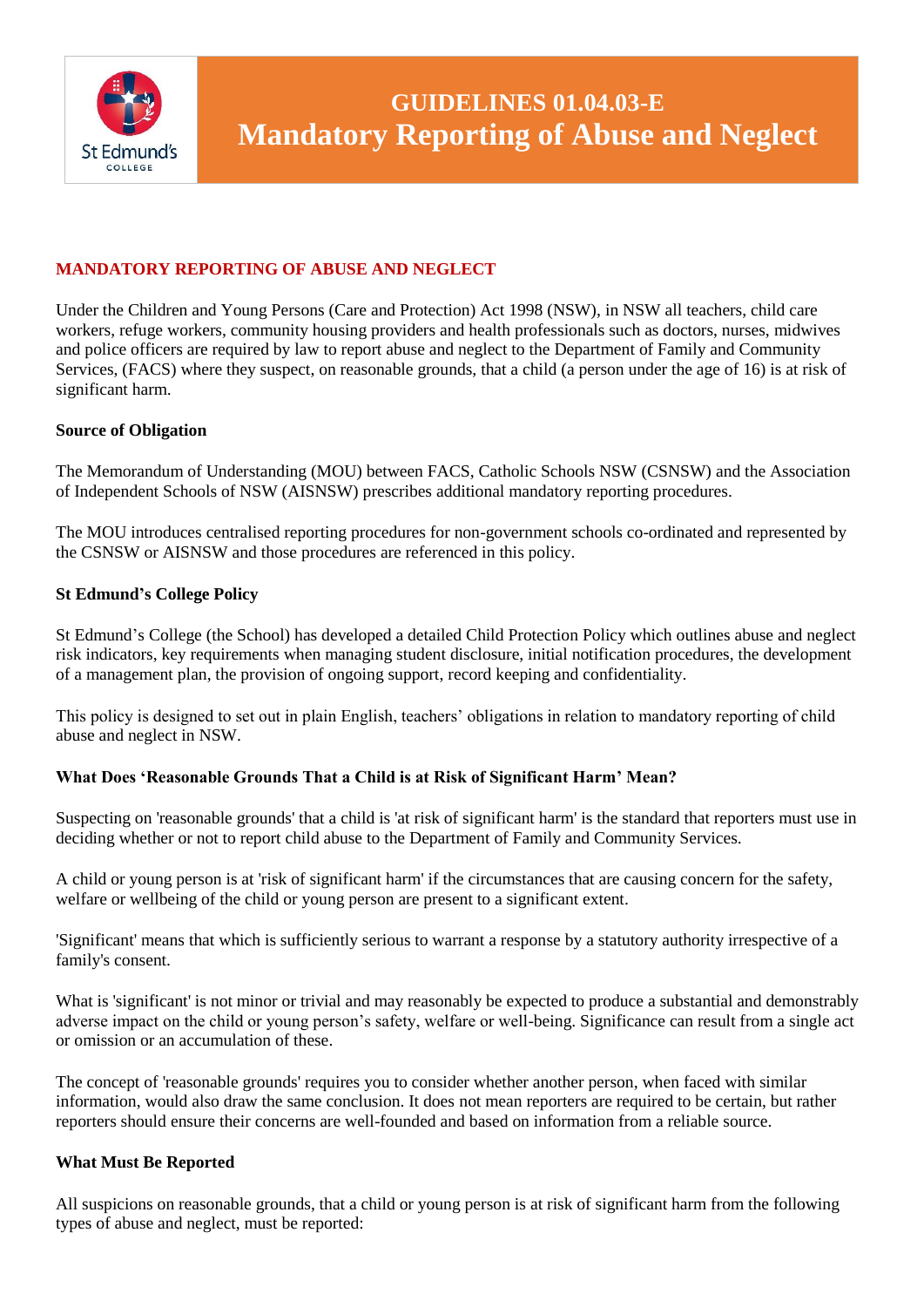- physical abuse:
- neglect including supervision, physical shelter / environment, food, hygiene/clothing, medical

care, mental health care, education;

- ill-treatment:
- sexual abuse;
- psychological harm;
- exposure to domestic or family violence; and
- carer concern including substance abuse, mental health and domestic violence.

Refer to the New South Wales Mandatory Reporter Guide for guidance on making a decision on whether to report abuse and neglect. This guide includes 'decision trees'.

Grooming behaviours are conduct which may place a child at risk of significant harm, which must be reported under the Children and Young Persons (Care and Protection) Act 1998 (NSW).

Additional grounds for making a mandatory report are listed in the New South Wales Mandatory Reporter Guide which are not included in the Children and Young Persons (Care and Protection) Act 1998 (NSW) being 'Danger to Self or Others', 'Relinquishing Care' and 'Unborn Child'. Refer to the website for more information on these grounds for making a mandatory report.

## **When Mandatory Reports Must be Made**

Reports of child abuse and neglect must be made as soon as practicable once a suspicion has been formed. The earlier a report is received the earlier steps can be taken to protect a child, where this is necessary.

Due to the seriousness of child abuse and neglect, reports should be made using the most direct means possible.

In accordance with the terms of the MOU, where a mandatory reporter forms a reasonable belief that a child is at risk of significant harm, they must report to the Principal. The Principal must forward the report of risk of significant harm to the Department of Family and Community Services as soon as practicable.

#### **How is a Report Made**

If the matter involves the Principal, the report must be made to the Regional Director via the EREA National Office at (03) 9426 3200. The Regional Director will liaise with Senior Executives to ensure the report is made as soon as possible

Nothing in the MOU precludes any person at the School, including mandatory reporters, from making a report directly to the Department of Family and Community Services.

Concerns that require immediate attention should be made by the Principal by calling the Department of Family and Community Services Child Protection Helpline on 132 111.

When preparing to make a report, the specific circumstances that supported the responses to the decision trees (if used) and any unique circumstances supporting a decision to report should be readily available to assist the Department of Family and Community Services, as well as the following information:

- full name, date of birth (or approximate age), address and phone number of the child or children you are concerned about;
- full name (including any known aliases), approximate age, address and phone number of the parents or carers;
- a description of the child and their current whereabouts;
- why you suspect the child is at risk of significant harm (what you have seen, heard or been told);
- whether a language or sign interpreter may be required, whether support is required for a person with a disability or an Aboriginal agency is involved; and
- your name and contact details.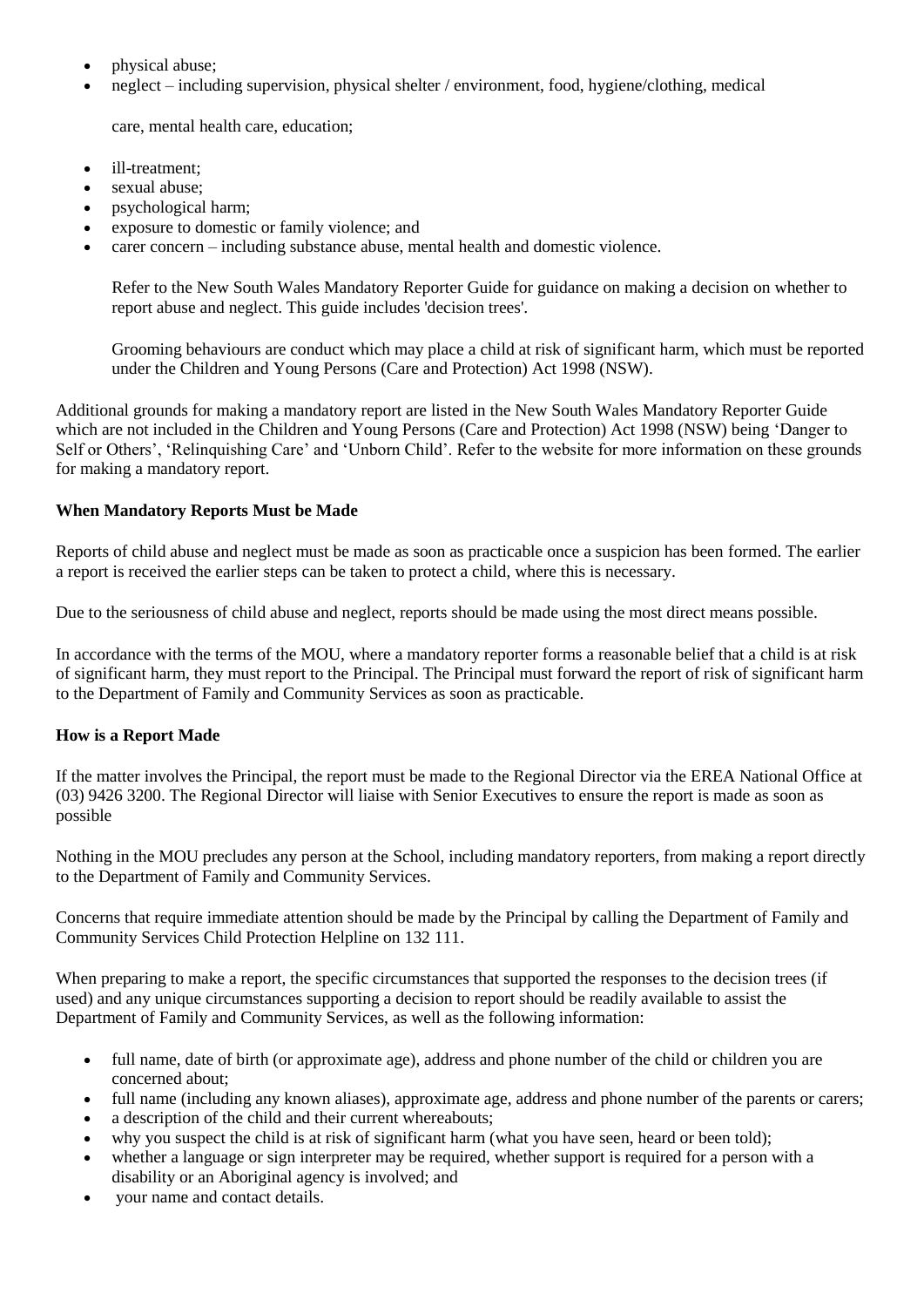Sometimes all of this information will not be known to the reporter. As a minimum, the Department of Family and Community Services needs to be able to identify and locate the child.

Additionally, information about the child or young person's reaction to the report should also be provided to enable the Department of Family and Community Services to take into account any view or wish expressed by the child or young person, including their opposition to the report being made.

#### **MOU: Feedback**

Under the terms of the MOU, the Principal is obligated to provide feedback to the mandatory reporter that a report to the Department of Family and Community Services has been made. Mandatory reporters are encouraged to follow up with the Principal if a reasonable time has passed and they haven't received such feedback.

Concerns that do not require immediate attention, can be reported using an eReport.

St Edmund's College is registered to lodge eReports via the Department of Family and Community Services eReport Portal. Please contact Jon Franzin Principal should you wish to lodge an eReport.

#### **Staff/Volunteer/Others Misconduct**

Where a matter that is subject to mandatory reporting also involves an allegation against a staff member or any person engaged by the School to provide services to children, including volunteers, it must also be reported to the NSW Ombudsman.

Reports made to the Department of Family and Community Services are confidential and the reporter's identity is generally protected by law.

#### **Confidentiality of the Reporter's Identity**

It is important to note however that NSW Police may be granted access to the identity of the reporter if this is needed in connection with the investigation of a serious offence against a child or young person. The request must come from a senior NSW Police officer and the reporter must be informed that their identity is to be released, unless informing them of the disclosure will prejudice the investigation.

#### **What Happens After a Report is Made**

The Child Protection Helpline will assess the information that is provided, along with information that may be known to the Department of Family and Community Services, to determine whether the child is actually at risk of significant harm. The Department of Family and Community Services may then do one of the following:

- screen out the report because it does not meet the threshold for risk of significant harm;
- refer the report to Brighter Futures (an early intervention program designed to build the resilience of families and children that are at risk);
- assess the report but not open it for ongoing services;
- offer ongoing services/further assessment to the child/young person, other individual family members, or to the family together; or
- arrange protective placement of the child/young person.

Reporters will be informed of the action that will be taken by the Department of Family and Community Services in writing, including whether the report made met the threshold of significant harm and/or whether no further action was recommended.

Even after a report to the Child Protection Helpline has been made, reporters must continue to respond to the needs of the child or young person within the terms of their work role. This may include providing a report to the NSW Police and/or arranging for medical care.